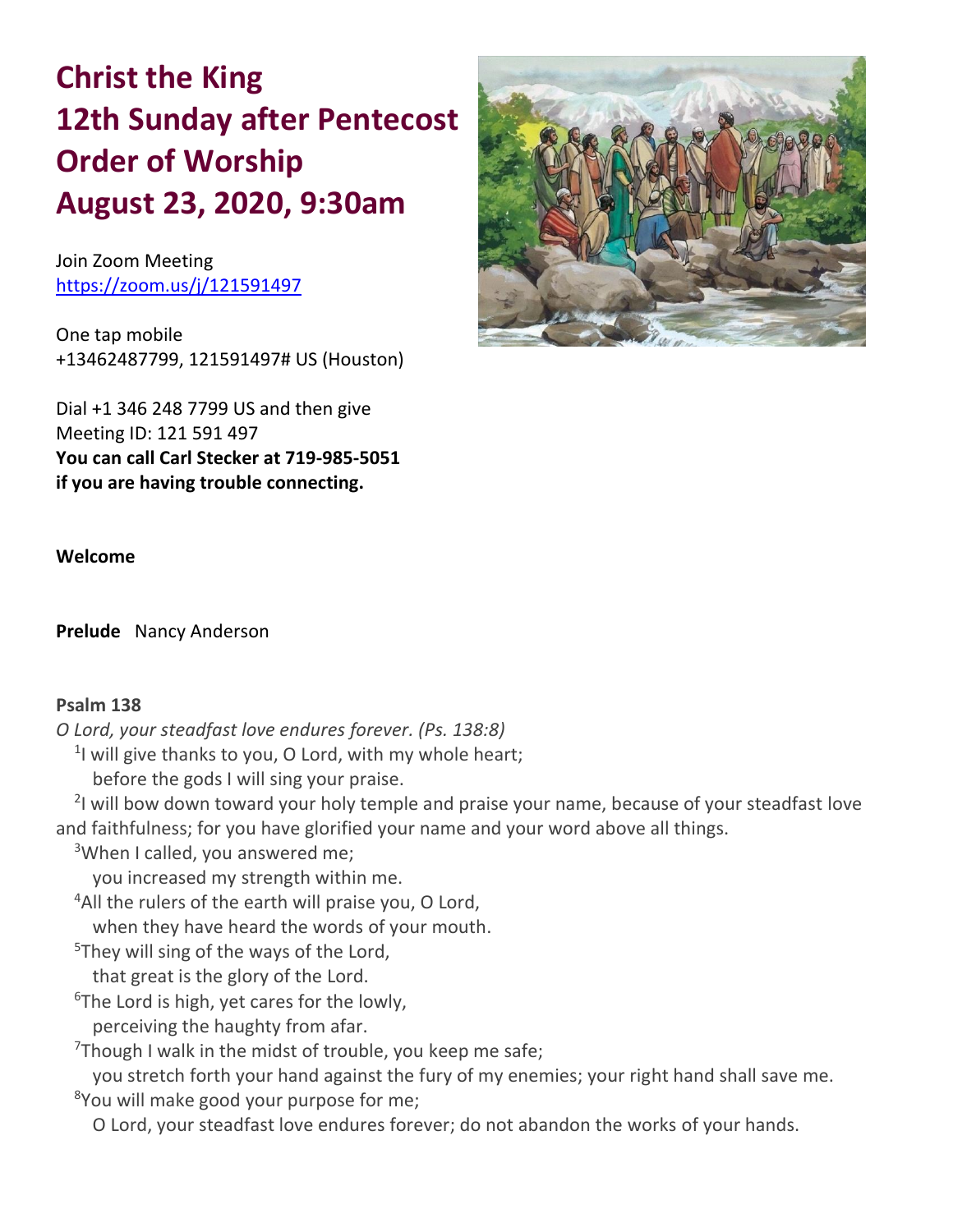# **Confession and Forgiveness**

Blessed be the holy Trinity,  $\pm$  one God, whose steadfast love is everlasting, whose faithfulness endures from generation to generation. **Amen.**

Trusting in the mercy of God, let us confess our sin. *Silence is kept for reflection.*

Reconciling God,

**we confess that we do not trust your abundance, and we deny your presence in our lives.**

**We place our hope in ourselves and rely on our own efforts.**

**We fail to believe that you provide enough for all.**

**We abuse your good creation for our own benefit.**

**We fear difference and do not welcome others as you have welcomed us.**

**We sin in thought, word, and deed. By your grace, forgive us; through your love, renew us; and in your Spirit, lead us; so that we may live and serve you in newness of life. Amen.**

Beloved of God, by the radical abundance of divine mercy

we have peace with God through  $\pm$  Christ Jesus, through whom we have obtained grace upon grace. Our sins are forgiven. Let us live now in hope. For hope does not disappoint, because God's love has been poured into our hearts through the Holy Spirit. **Amen.**

### **Greeting**

The grace of our Lord Jesus Christ, the love of God, and the communion of the Holy Spirit be with you all. **And also with you.**





Text: Charles Wesley, 1707-1788, alt.<br>Music: Аzмо́н, Carl G. Gläser, 1784-1829; arr. Lowell Mason, 1792-1872

#### **Prayer of the Day**

O God, with all your faithful followers of every age, we praise you, the rock of our life. Be our strong foundation and form us into the body of your Son, that we may gladly minister to all the world, through Jesus Christ, our Savior and Lord. **Amen.**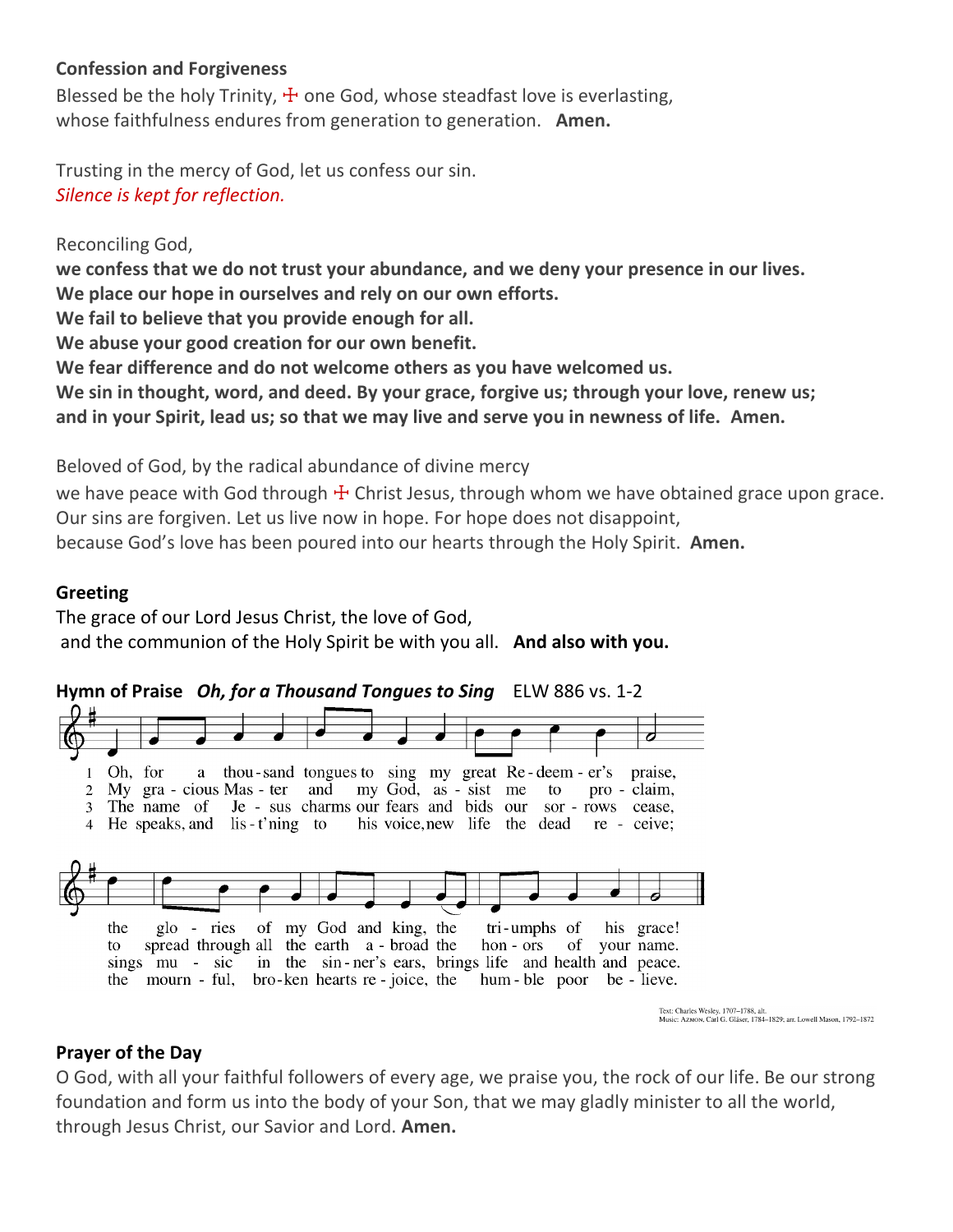# **Reading: Romans 12:1-8**

*In response to God's merciful activity, we are to worship by living holistic, God-pleasing lives. Our values and viewpoints are not molded by the time in which we live but are transformed by the Spirit's renewing work. God's grace empowers different forms of service among Christians, but all forms of ministry function to build up the body of Christ.*

 $<sup>1</sup>$  appeal to you therefore, brothers and sisters, by the mercies of God, to present your bodies as a</sup> living sacrifice, holy and acceptable to God, which is your spiritual worship. <sup>2</sup>Do not be conformed to this world, but be transformed by the renewing of your minds, so that you may discern what is the will of God—what is good and acceptable and perfect.

 $3$ For by the grace given to me I say to everyone among you not to think of yourself more highly than you ought to think, but to think with sober judgment, each according to the measure of faith that God has assigned. <sup>4</sup>For as in one body we have many members, and not all the members have the same function, <sup>5</sup>so we, who are many, are one body in Christ, and individually we are members one of another. <sup>6</sup>We have gifts that differ according to the grace given to us: prophecy, in proportion to faith; <sup>7</sup>ministry, in ministering; the teacher, in teaching; <sup>8</sup>the exhorter, in exhortation; the giver, in generosity; the leader, in diligence; the compassionate, in cheerfulness.

Word of God. Word of Life. **Thanks be to God.**



# **Gospel:**

The gospel according to Mathew chapter 16. **Glory to you, O Lord.**

# **Matthew 16:13-20**

*At a climactic point in Jesus' ministry, God reveals to Peter that Jesus is "the Messiah, the Son of the living God," and Jesus responds with the promise of a church that will overcome the very gates of Hades.*

 $13$ Now when Jesus came into the district of Caesarea Philippi, he asked his disciples, "Who do people say that the Son of Man is?" <sup>14</sup>And they said, "Some say John the Baptist, but others Elijah, and still others Jeremiah or one of the prophets." <sup>15</sup>He said to them, "But who do you say that I am?" <sup>16</sup>Simon Peter answered, "You are the Messiah, the Son of the living God."  $17$ And Jesus answered him, "Blessed are you, Simon son of Jonah! For flesh and blood has not revealed this to you, but my Father in heaven.  $^{18}$ And I tell you, you are Peter, and on this rock I will build my church, and the gates of Hades will not prevail against it.  $^{19}$ I will give you the keys of the kingdom of heaven, and whatever you bind on earth will be bound in heaven, and whatever you loose on earth will be loosed in heaven." <sup>20</sup>Then he sternly ordered the disciples not to tell anyone that he was the Messiah.

The good news of the Lord. **Praise to you, O Christ.**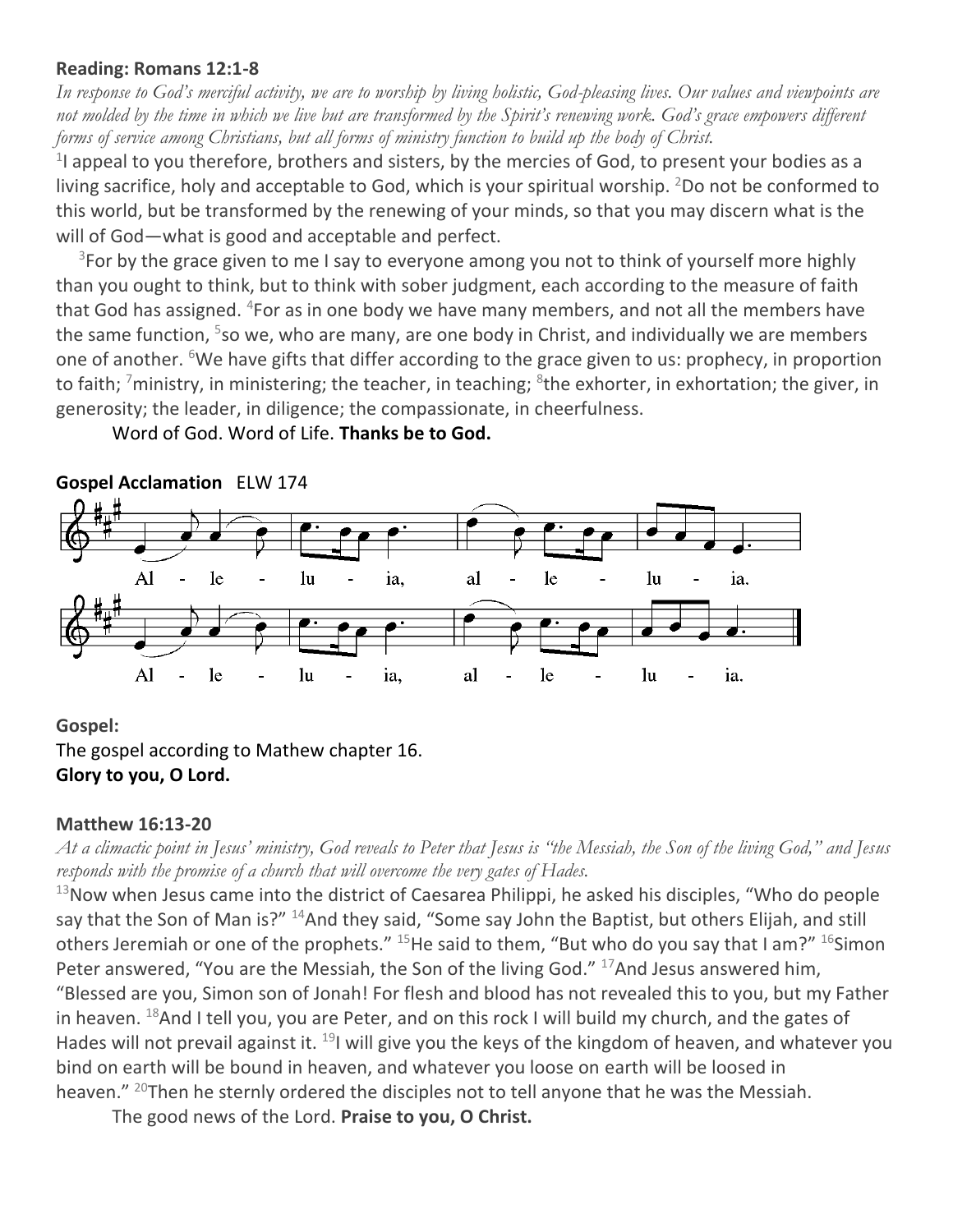# **Children's message**

### **Sermon**



#### **Prayers of Intercession**

Confident of your care and helped by the Holy Spirit, we pray for the church, the world, and all who are in need.

Lord, in your mercy, **hear our prayer.**

In the certain hope that nothing can separate us from your love, we offer these prayers to you; through Jesus Christ our Lord. **Amen.**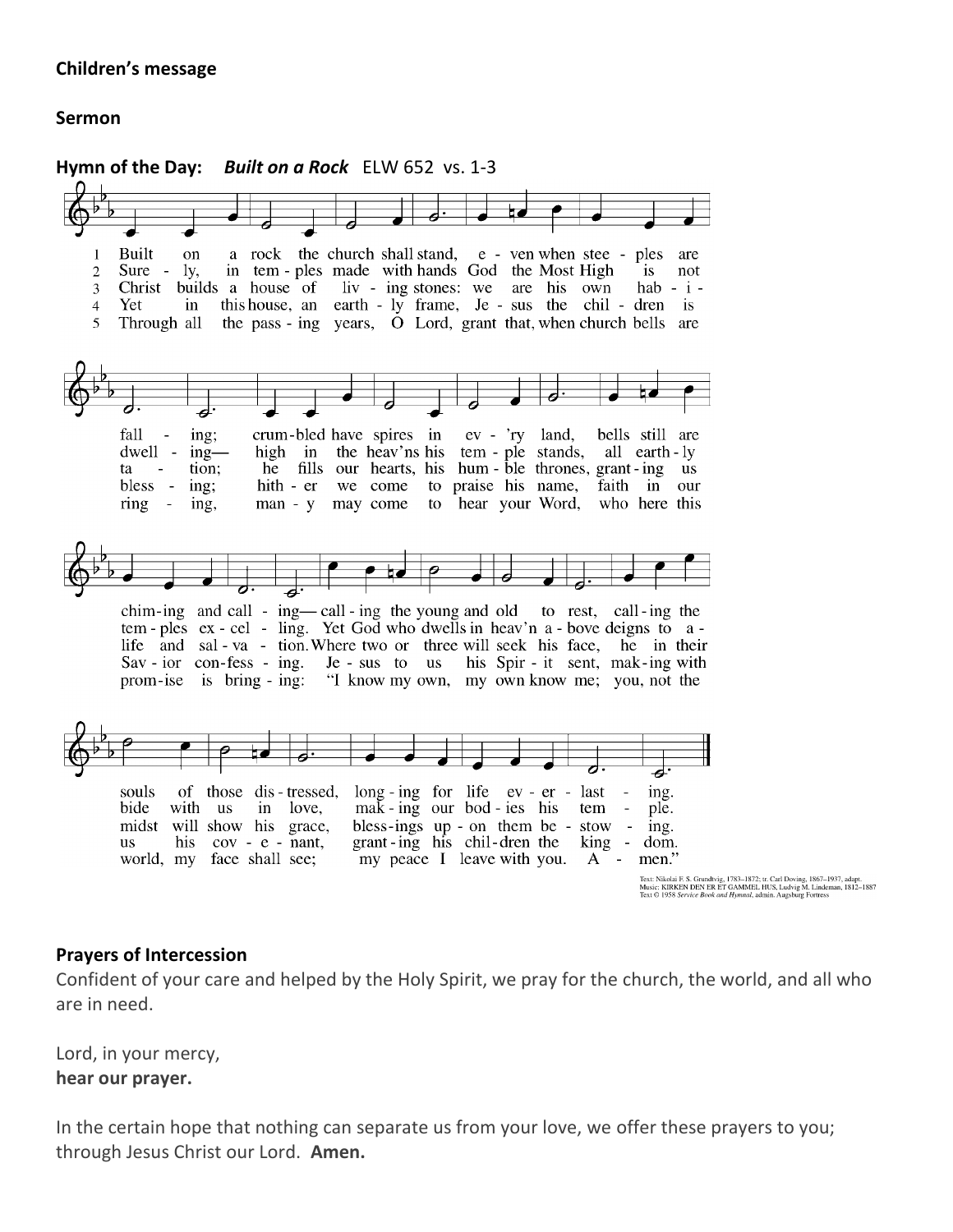### **Peace**

The peace of Christ be with you always. **And also with you.**

### **Offering Message**

**Children's Song:** *Change My Heart, O God* sing twice

**Change my heart, O God; make it ever true. Change my heart, O God; may I be like you. You are the potter; I am the clay. Mold me and make me; this is what I pray. Change my heart, O God; make it ever true. Change my heart, O God; may I be like you.**

#### **Offering Prayer**

God of goodness and growth, all creation is yours, and your faithfulness is as firm as the heavens. Water and word, wine and bread: these are signs of your abundant grace. Nourish us through these gifts, that we might proclaim your steadfast love in our communities and in the world, through Jesus Christ, our strength and our song. **Amen.**

#### **Lord's Prayer**

- **Our Father in heaven, hallowed be your name,**
- **your kingdom come, your will be done,**
- **on earth as in heaven.**
- **Give us today our daily bread.**
- **Forgive us our sins as we forgive those who sin against us.**
- **Save us from the time of trial**
- **and deliver us from evil.**
- **For the kingdom, the power,**
- **and the glory are yours,**
- **now and forever. Amen.**